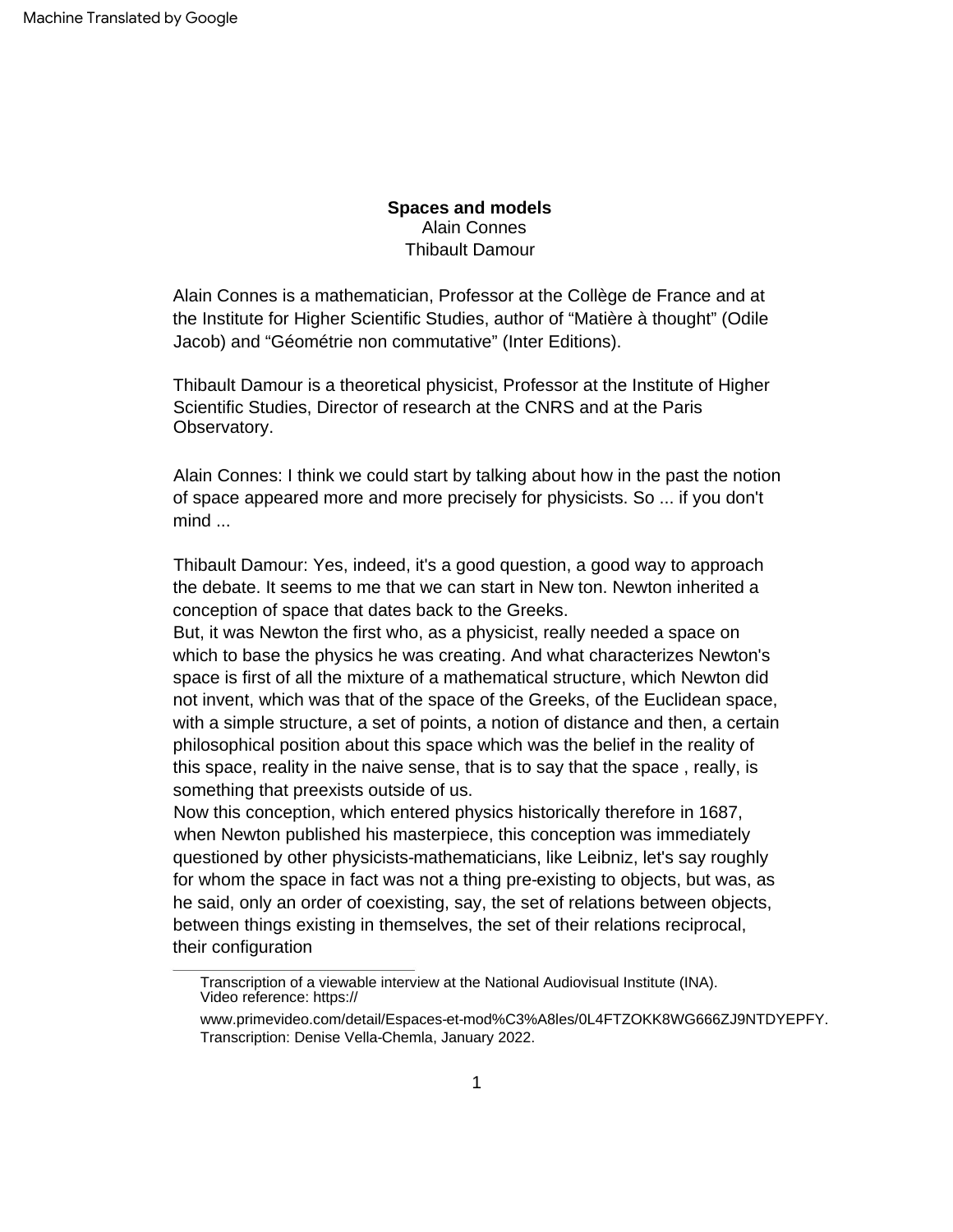geometric defined space, but space did not exist as an object itself. But in fact, these two conceptions, which one could believe to be extreme positions of the existence of space, either space exists, or there exist only objects, matter, it does not exist. space, were later reexamined by Kant, and although it was not the purpose of our interview to speak in every detail of philosophy, just remembering that Kant deeply perceived that in fact it was not was neither Newton nor Leibniz who were right, that one could not conceive of space as really existing, nor matter as only existing, and space being an illusion linked to the configurations of matter, but that in fact , necessarily, it was necessary to posit space mathematically, as a mathematical a priori, an ideal thing, which is not a thing of reality and that it is this space as a mathematical structure posited a priori which then makes it possible to make physics, and that objects acquire reality only if there is a background space in which we can ask them.

Alain Connes: Space is a word we use, it is the theater in which all physical phenomena occur. Obviously, we can say that there is no theater, that there are only the physical phenomena themselves, but I do not quite understand the opposition between Leibniz's point of view and the point from Newton's point of view, in the sense that, if you want, you would have to explain more in what sense for Newton, even empty space had a meaning, existed, unlike Leibniz. I could hardly see the nuance between the two.

Thibault Damour: Yes, in fact, obviously, you are familiar with the Newtonian approach because ...

Alain Connes: Absolutely.

Thibault Damour: ... for Newton, that's what you just said, space is a large empty theater, which preexists the existence of objects that can be put inside, even if there is no there is no matter, the space is there, first of all.

The space is there, really. So to try to ... well, Leibniz's idea, the problem is that it has never been mathematized. In modern terms, in fact, it is very close to an idea, to certain ideas for example from Bacry

,

1

<sup>1.</sup> Henri Bacry, French physicist, 1928-2010.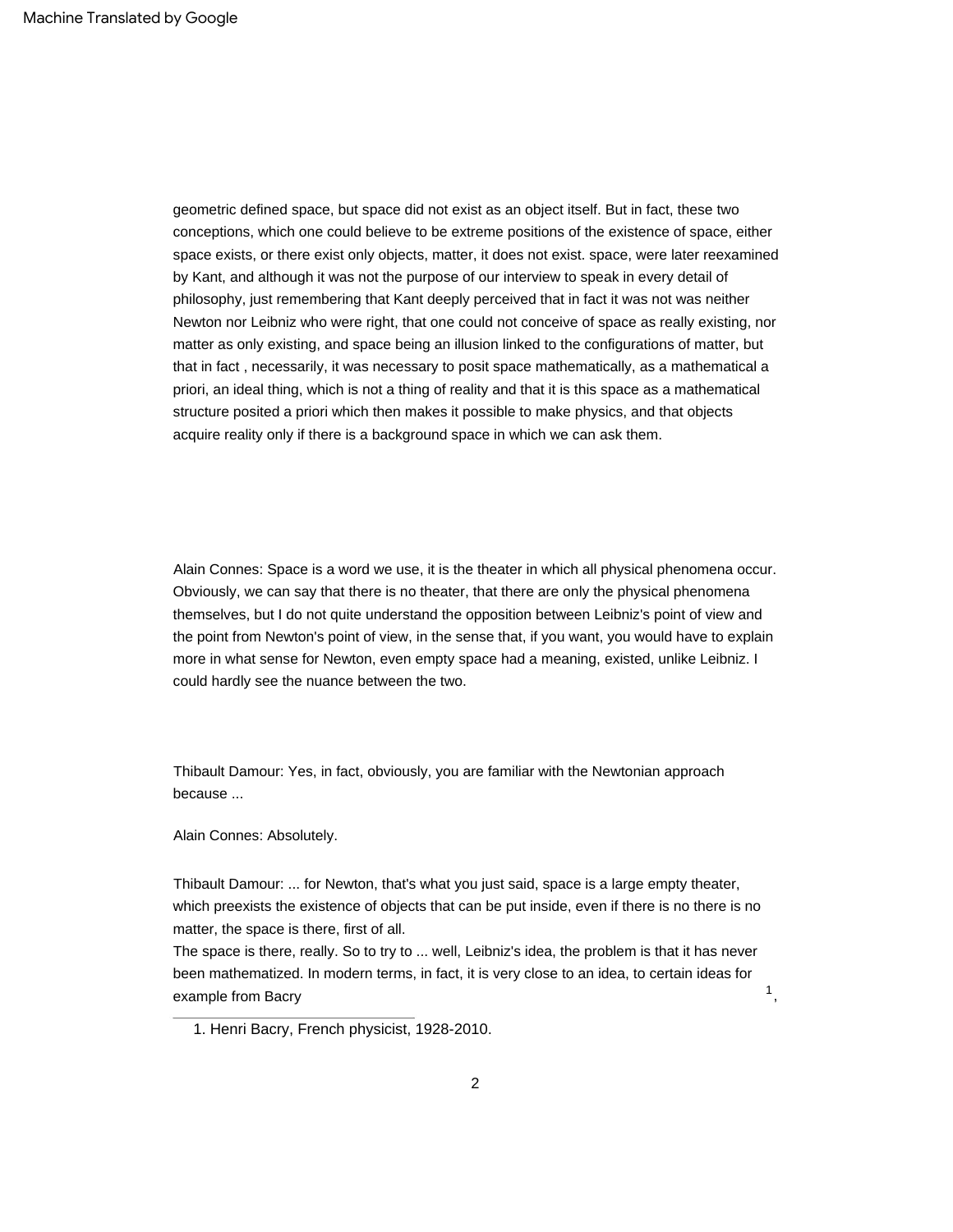with which you are familiar ...

Alain Connes: Yes.

Thibault Damour: ... which would be that what really exists is matter, good. In modern terms, say, matter is described as vectors, in, what must be called space, but which is not at all ordinary space, which is called Fock space, or Hilbert space. , more generally. So in fact, the matter itself is given, independently of the usual space in which it is placed, it is the matter which is given in a primordial way, and one could consider that Leibniz defined a program which, being given the mathematical description of matter in modern particle physics, that is to say this Hilbert space, can I somewhere find space with its usual three dimensions from the vectors of this space of Hilbert who defines matter.

Alain Connes: What I do not understand well in the point of view of Leibniz, precisely, is how, by rejecting the notion of space, even empty space, how we manage to make a physics which has a contact what a conch with the current models even.

Thibault Damour: Yes, well, in fact, you're absolutely right: Leibniz's program never worked. Leibniz sketched it out, it was an intuitive reaction; there is something which seemed unsatisfactory to him in the Newtonian synthesis and he has never succeeded in coming up with better. So it's still a program. We can try to look now at what Leibniz found unsatisfactory in the Newtonian attitude, since that, in fact, remains with us. So what bothered him was that space was something supposed to exist independently of objects, that it could never be touched, space, and yet, that it had some visible consequence, in particular, the notion of absolute rest, and the notion of displacement at constant speed, that is to say the principle of inertia, that we can distinguish if we are in a train which moves at uniform speed, or if we are in a merry go-round, in a merry-goround that turns at high speed, there are effects, there, Newton said these are real effects, which distinguish an accelerated cue from an accelerated cue and therefore, there must be some cause outside of the two. And that bothered Leibniz.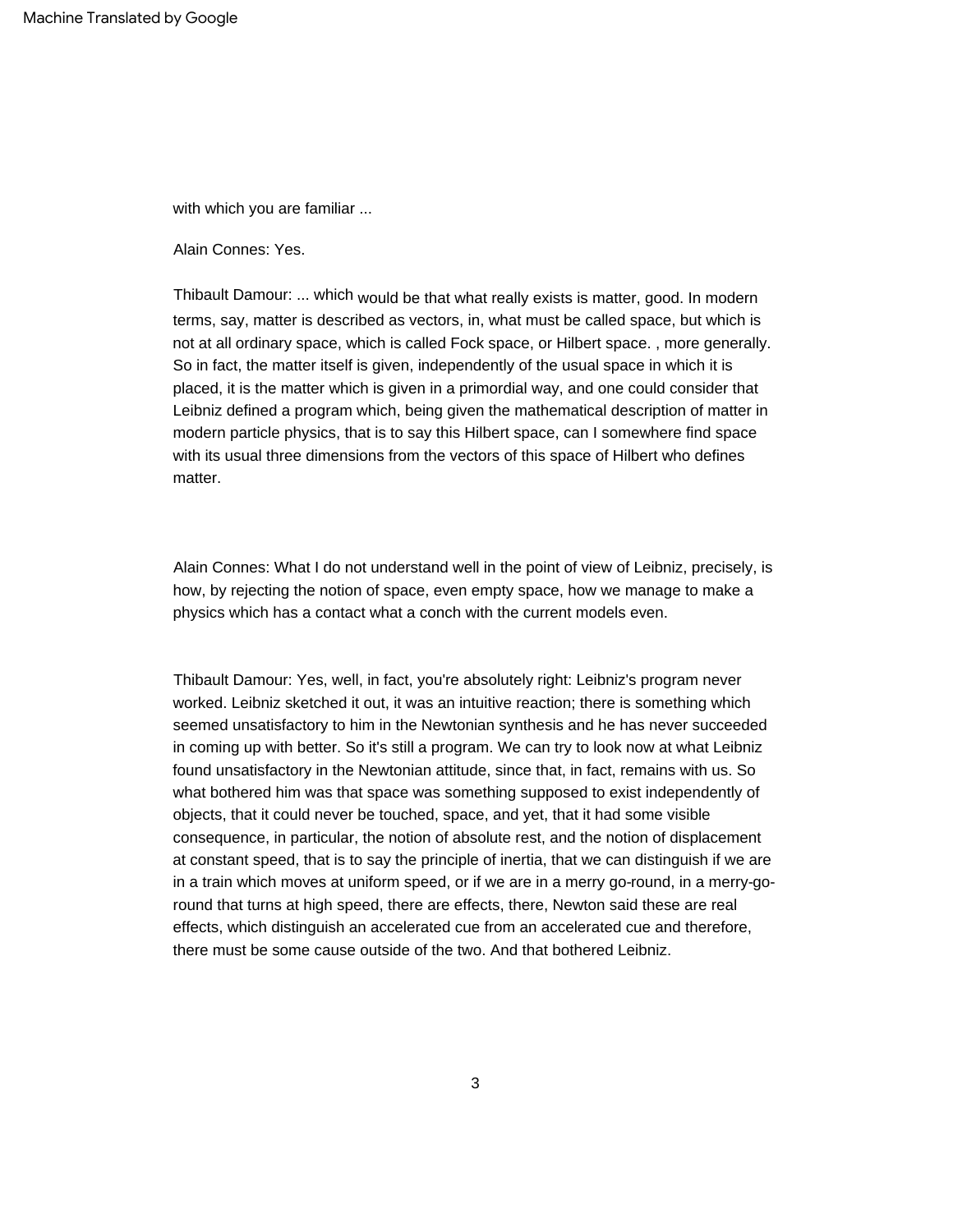Alain Connes: Yes, therefore despite the philosophical interest of the views of Leib niz, and of his critics, we can still say that it is Newton's point of view which prevailed for an extremely long time and in part, obviously, by the successes of the model he proposed for space, and the truly incredible successes of the predictions that can be made with Newtonian theory.

Thibault Damour: Yes, absolutely. For centuries after Newton, armies of mathematicians and physicists set in motion what was germinating in Newtonian synthesis and showed how, in an unprecedented way until then, all the phenomena around us, and especially this magnificent celestial clock , all the celestial mechanics, everything worked very well, so that for centuries, the Newtonian conception was imposed, and that it became completely evident; we no longer thought of the philosophical difficulties that it could include, really, the notion of space was identified with a real object existing around us, inside which the objects exist.

Alain Connes: We can say that it influenced considerably even the point of view of physicists, mathematicians like Lagrange or Laplace, who came to believe that the world was entirely deterministic, in the sense that, as they said to the At the time, if we knew all the positions and speeds of the particles present, we could predict what would happen.

There was an illusion, which lasted for quite a considerable time, and which made it appear that physics could not only be modeled, but that in fact one had caught reality, and this reality was bordering on deterministic.

Thibault Damour: Absolutely. And finally, it was not until the end of the 19th century and the beginning of the 20th century that a certain number of dark clouds accumulated, concerning the two aspects that you have just noted: the perfect character of determinism, and the absolute character of the space. The first doubts arrived at the end of the 19th century. Well, first of all, it's Planck and the mysteries of the black body: when you heat a body and keep it in thermal equilibrium, how much light energy radiates into the space around it? This simple problem posed a dreadful paradox to classical mechanics.

Alain Connes: We will see that this kind of paradox did not frighten the physicists of the 20th century, far from it. But anyway, let's say there was a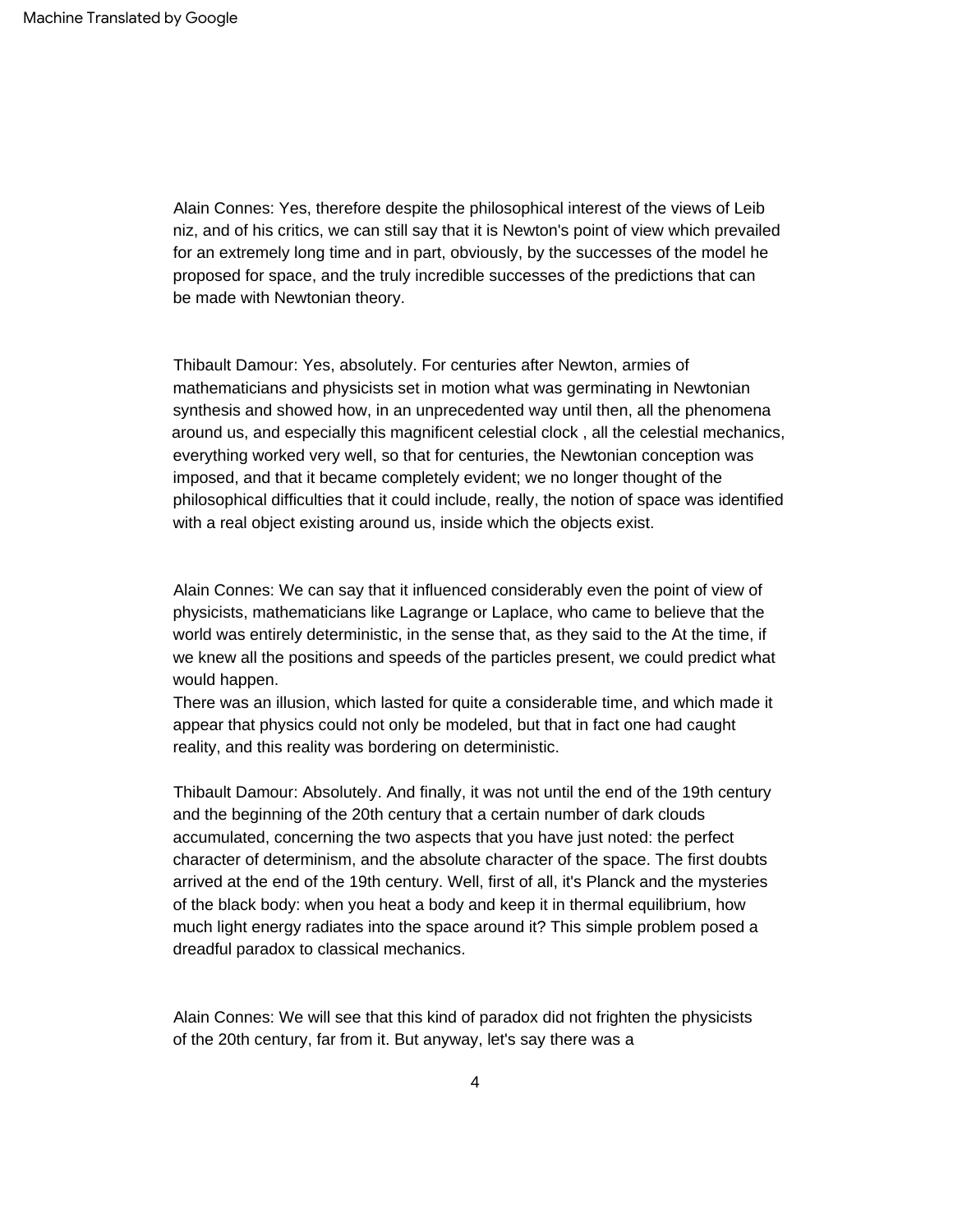we were trying to understand the radiation of the black body, but we can say also the radiation which comes to us from the nearest star, the Sun. rather serious crisis that had occurred, indeed from the moment when

mysterious and light began to come from 1900 when Planck, hy where h is Planck's constant, he understood, and it was for him a jump Planck), however, there is the speed of light, there is Newton's constant, conceptual in the unknown because he did not have to question the notion of space at that time. But, purely mathematically, it was then whole generations of physicists after him tackled the problem of understanding the mechanics of the atom. And there, to understand that, or in emission, that the light emitted by the atoms is not a continuous He understood that the fact of introducing a new constant of nature, this characteristic ", and he found a length of 10ÿ33 cm. I can do other things, and in particular, I can do a length Planck constant which measures this quantification of energy, by slices frequencies but contains particular frequencies, it was all very Thibault Damour: Yes, well, the whole theory of radiation, it was and as early as 1905, at least in a book, and I checked that it was in a book, have modified the other aspect, which is the determinism of the mechanics of which you clear that it was necessary to redo it to zero, at that time, the existence of the spectral lines, too, that is to say that indeed the stars do not emit any light whatsoever but that we see particular lines, in absorption mass in a three-dimensional space but by more fuzzy things. spoke, which is the fact that matter is not represented as points but I also believe in an article he said "playing with these constants, they were not obliged to question the notion of space, since they said "I introduced a new constant in physics (the constant of could presuppose the same notion of Newtonian space, and even without any effect linked to high particle speeds for a long time. So they

Alain Connes: What is now called Planck length.

Thibault Damour: And he really found it. It's not because it is made with Planck's constant, it is because he saw it.

2. sic!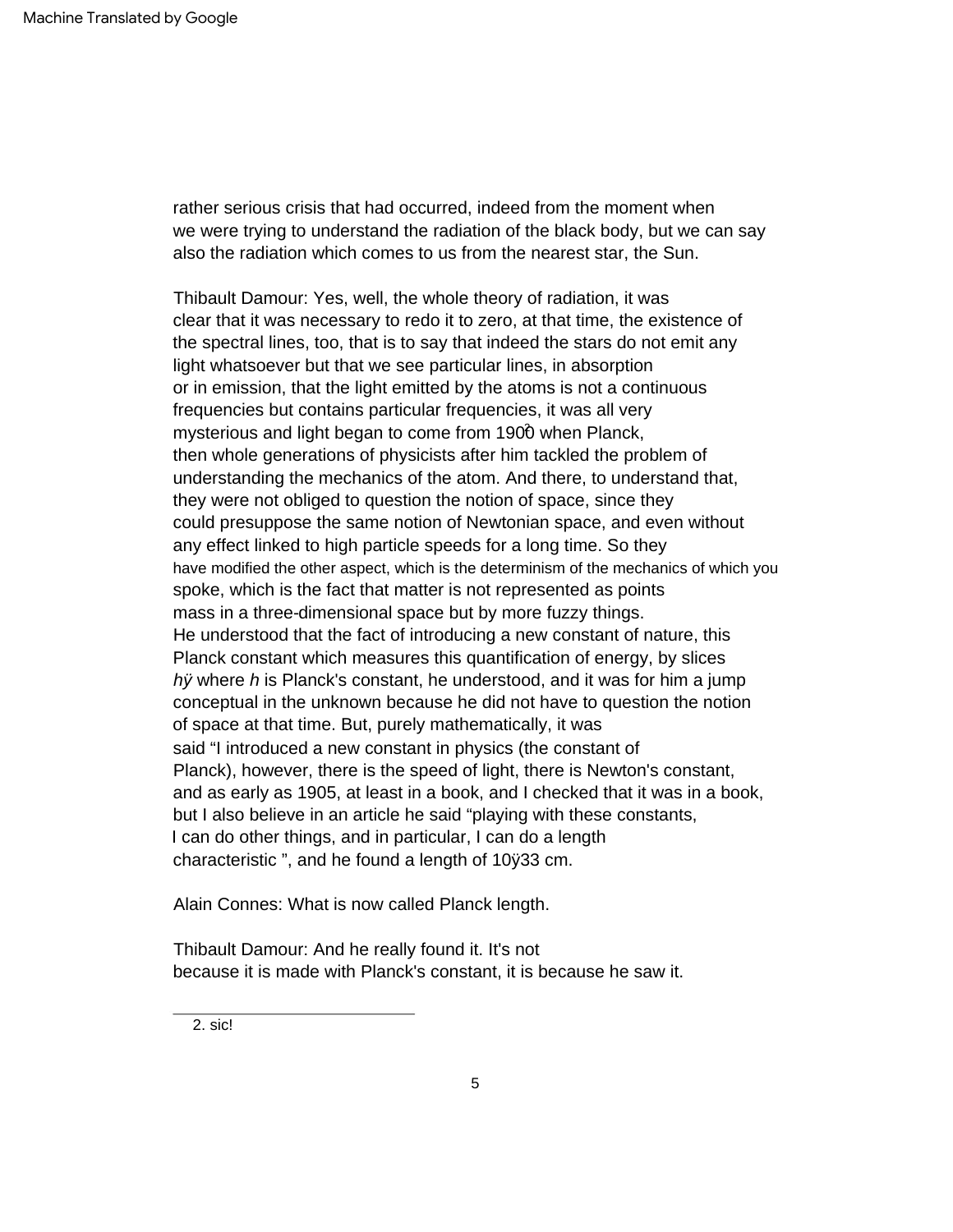Alain Connes: Okay.

Thibault Damour: And there, perhaps, I do not know German, and there, without doubt, he did not immediately formalize that, and he said to himself "things are going to happen there" but since he was a very deep person, he must have said to himself "there must be something deep there and the appearance of a new constant in physics will change things in the notion of space and to the concept of distance. " But that, things changed a lot before we manage to conceptualize in fact, which can happen at the length of Planck, since after this introduction by Planck of the discontinuous in physics, Einstein issued his first theory, which , from one point of view, modifies Newton's theory a lot, but which, from another point of view, does not modify it at all. That is to say, the big difference is that Newton thought of space as absolute, and that this notion of space absolutism disappeared in 1905 with the special theory of relativity, but it replaced the absolute space by a space-time which is just as absolute as Newton's space was; there is no longer any notion of absolute rest but ultimately, the preexistence of the theater you were talking about, of this great empty theater which preexists matter is again imposed by special relativity, so we are in the reign of absolute in 1905.

Alain Connes: Absolutely, yes. Besides, I wanted to say, all the same, it's true that on one side, there is that, and on the other side, as Einstein updated the notion of the particle as transporting light, there was a return to Newton in that way, in a certain form, since there had been this long debate after Newton, on the non-corpuscular character of light, but finally, at the same time, we came back completely to the same idea.

Thibault Damour: Absolutely, and in the usual popularization presentations, we tend too much to indicate that scientific truths arrive, are acquired. In fact, there is much more inertia, the old conceptions still live on, and we know that at any time the physicist does not know the truth, at all times the intimate nature of what we are talking about in physics can change completely, and that ultimately, we are not sure of anything in physics.

The Newtonian conception of space therefore, this theater preexisting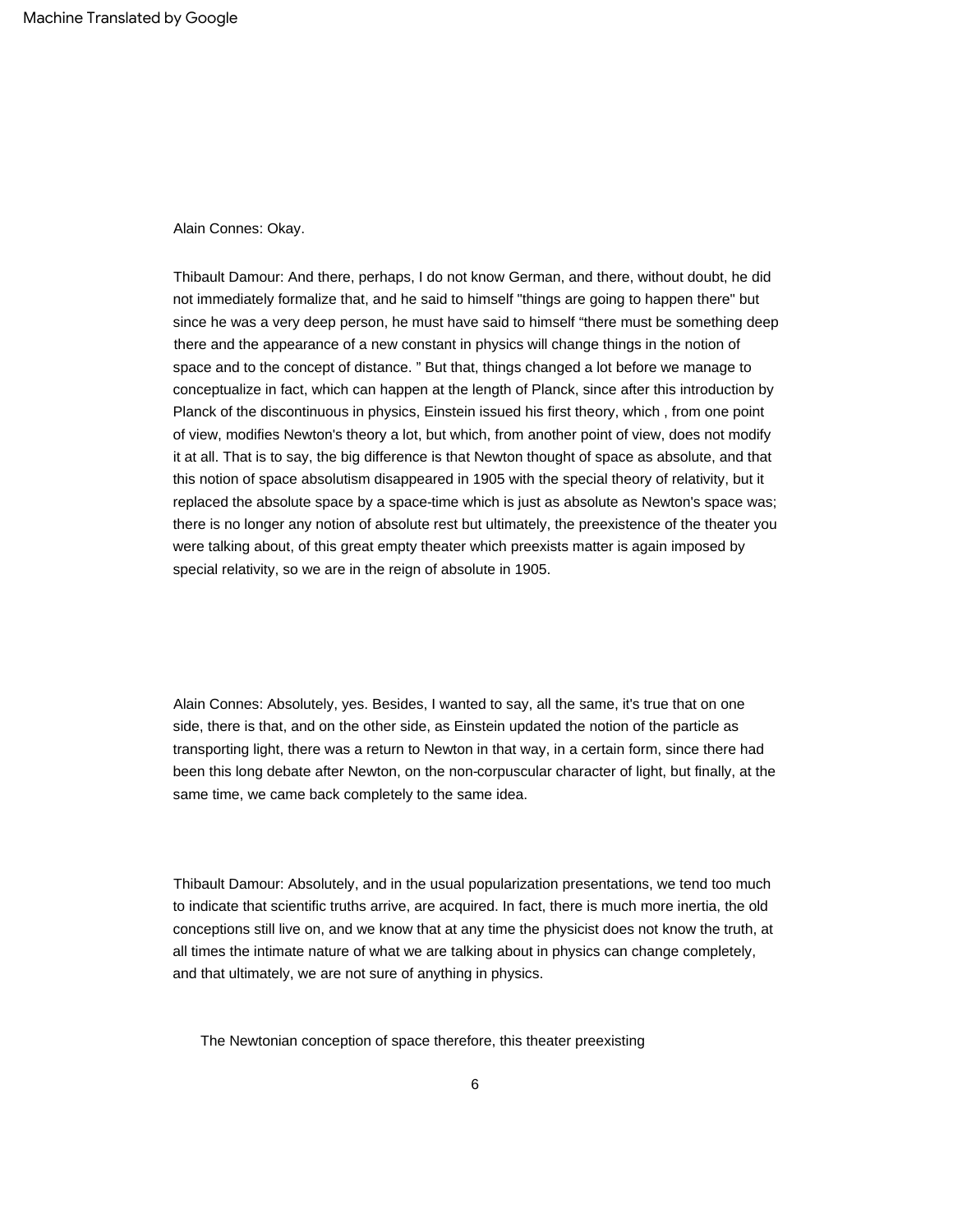the existence of objects, neutral, empty, flat theater, was completely modified in 1915, by Einstein, proposing a new physical theory of space, where space, in intuitive terms, becomes soft, is no longer a object pre-existing to matter, but a dynamic partner of matter, since space is a dynamic entity, now it contains degrees of freedom, it is a physical object, which evolves. Space for the first time becomes something that can evolve, that can have birth, that can mature, that can have death, and that interacts with what is in it.

Alain Connes: I still think that if we place ourselves, not at the level of space, but at the level of space-time, when you describe this dynamic and evolving character of space, when we see it at the level of space-time, it disappears since we can very well try to conceive of space-time as a whole, and to consider its evolution simply as the passage of time, a little bit like the idea that if we try to guess what an orange is for example in a 4-dimensional space, you have to imagine it as being nothing, then a small orange, which grows which grows more and more to reach a certain size then which then decreases, to finally disappear. So that is a slightly dynamic image that allows us to imagine what is happening in a larger dimension. And there is still always the same idea that, from the moment we consider space-time, there is still this framework, there is all the same this theater, which is nonetheless, you I was saying earlier "it is no longer frozen", well, it is no longer frozen, in the sense that indeed, time is a parameter and the shape of the space-like slice will change over time, but it is nonetheless frozen in its entirety.

Thibault Damour: Absolutely, and here we should perhaps insist on the fact that, linked to this Newtonian conception of an absolute space, of an ab solu time, we still believe today that time is a absolute of physics, that there is a zero time, we speak of the Big-Bang in cosmological models.

However, in a relativistic cosmological model, the Big-Bang, it is not an event, it is not really a time that exists, and we cannot ask ourselves the problem of knowing what there is before, even without talking about the fact that classical physics stops at the Big-Bang, it is coherent within relativistic physics to say "time has a beginning" but we must not imagine that time is born nothing: we give ourselves a space-time block, which is the framework that will allow us to describe the material and this block has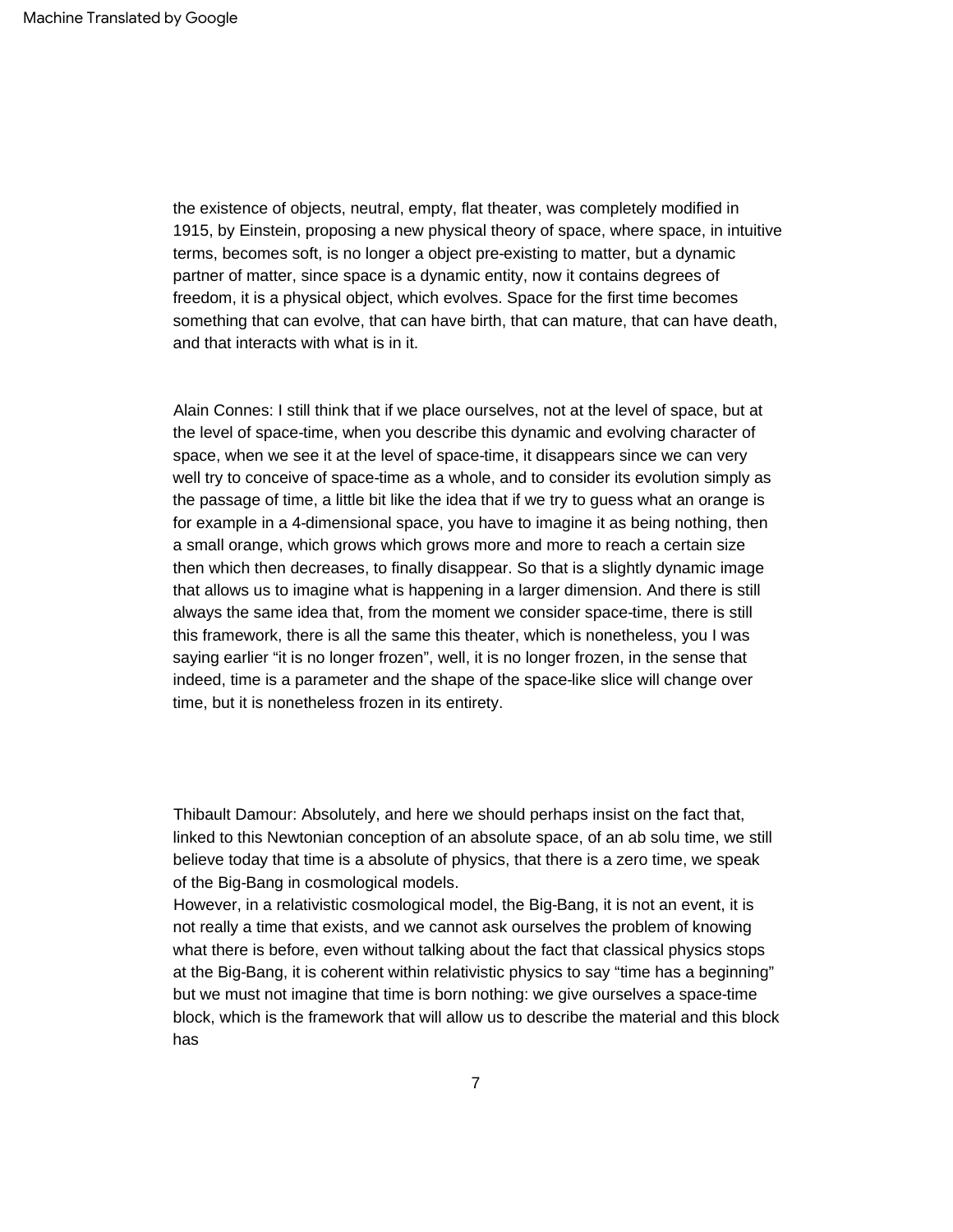So the problem of posing the Big-Bang as time is a false problem. a natural border, full stop. Because the inner reality, the way in which the human being perceives time, in the notion of reality of the external world and perceived by the human being has nothing to do with what physics says; physics ultimately has mathematical models of reality, which are completely separate from the real notion of intuitive perception of time.

Alain Connes: Of course. And besides there is something extremely frustrating in the model as it is compared to the current intuition, which is that from the moment when one imagines that space-time exists of overall, and our universe-line, for example, as an individual is already drawn, one would become completely fatalistic, I mean. It is a vision of the world, of evolution, etc., which is entirely, how to say, which is written in advance. Finally from the moment we try to imagine a space-time globally, it's excellent as a model, but let's say that compared to intuitive ideas, as you said, compared to the intuitive perception that we have of time, it appears to be quite confusing.

Thibault Damour: Yes, but I believe that physics will never have anything better to offer, than in any case, this intuitive problem of time, this problem, let's say, of the now, the separation, for each of us, which 'There is a now, as opposed to past things, and as opposed to future events, this problem is completely unsolved and never will be.

Alain Connes: When you say "it never will be" you can't tell, I think ... You're a little pessimistic there.

Thibault Damour: Except that experience shows that ultimately, physics only gives models of reality, and that at any time, we know that these models will be replaced, can be replaced, and that in history of all these models, never finally, the true reality as it is lived appeared since the image that physics gives of reality is always neutral, factitious, let's say, it is a model, it is a representation of what is happening, but it is not what is.

Alain Connes: Yes. I think we can go a little further on this. I mean, before talking about space seen by mathematicians, I think that indeed, as we saw that after Newton, physicists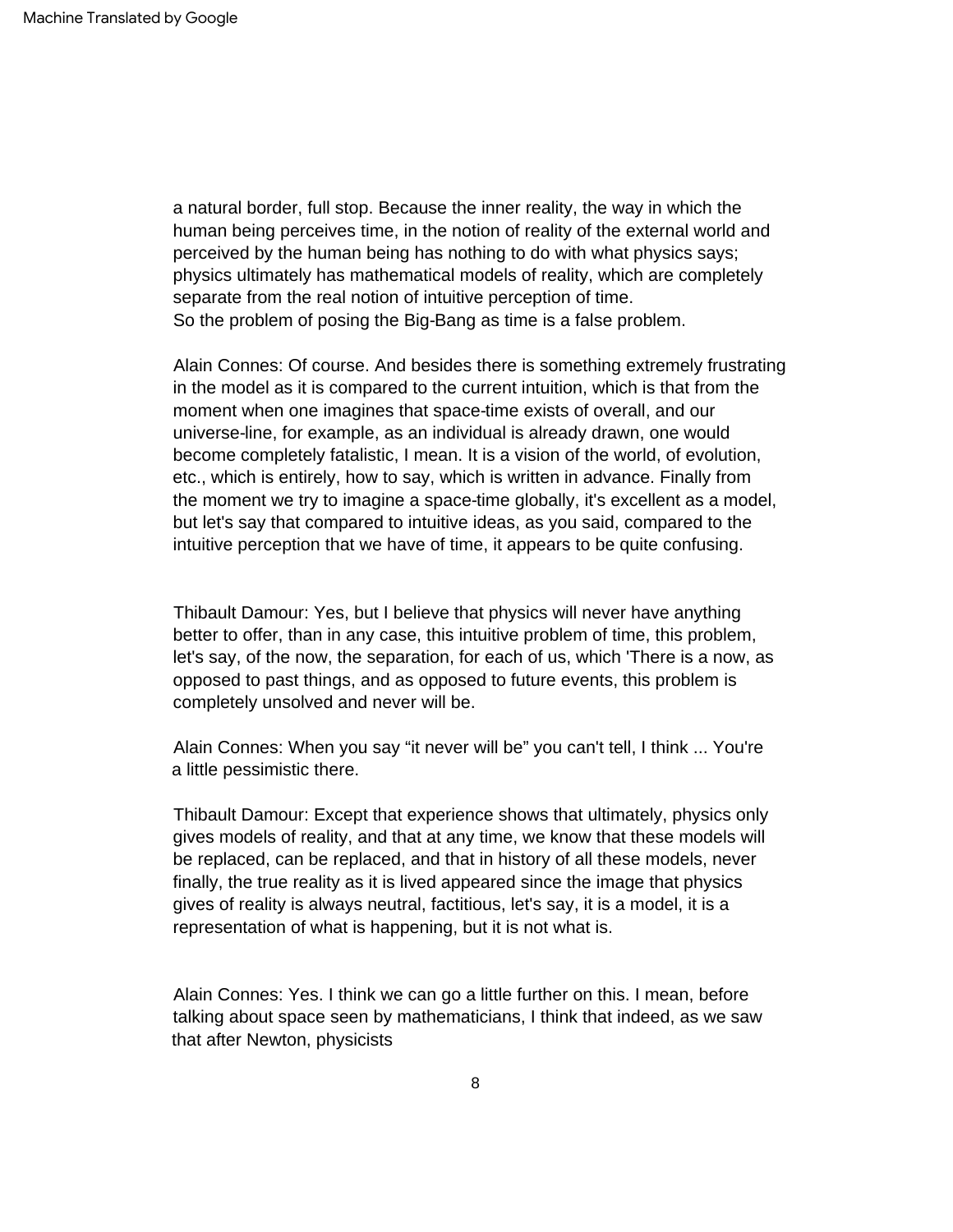had this idea that finally, physics could be deterministic, I think that as we have taken a considerable step backwards since then and as you said very well, we are at the point of giving certain models, I think we could try to define more precisely what is the link between a model and the physical reality that it is supposed to describe. So I would like to take an image which is the following: it is that ultimately, physical reality, the experiences that we have in physics, the experience that we have daily while living, I would characterize them as being a contribution. daily information. That is to say that every day brings a certain flow of information, and for me, the purpose, the goal of physics, is to eliminate information that is of no interest. So I will try to explain myself in very simple terms. What I mean is that, for example, it would never occur to a television presenter, in the evening when he speaks at 8 p.m., when he gives the news, to say "Tomorrow, the sun will rise. ". Why ? Because we know that it is automatic, it is a fact that we noticed, we re marked that it was repetitive, that it happened, and finally I mean, it is information that is without interest because precisely, it is part of a model which is perfectly accepted, which is a model of physics, one could say, it is an elementary model which is perfectly accepted by everyone, and therefore as it is perfectly accepted by everyone, the quantity of information that it gives has been coded once and for all, it has been coded in this model and it reduces the information that we capture during the day to the information that is original , which are really part of the news flow. So the way in which I would like to present physics is precisely the possibility of capturing a quite considerable amount of information, such as for example that there will be a lunar eclipse on a given day, etc. , and to code them in such a way that they are coded by simple laws, which is also why we insist on simplicity, and when I speak of simplicity, I do not speak in aesthetic terms, I really speak at the quantity of information level, as we speak of quantity of information for a computer, etc., the number of bits of information that it is necessary to have to communicate the message. And so I think now we've come to roughly the following conception, tell me if you don't agree but ... to the conception of saying that we can never reduce the quantity of information which is provided to us by external reality, which is provided to us by Nature, which is provided to us by the Universe, we can never reduce it to zero, in the sense that, precisely, physics is not a deterministic system which means that, if we knew all the past, we ar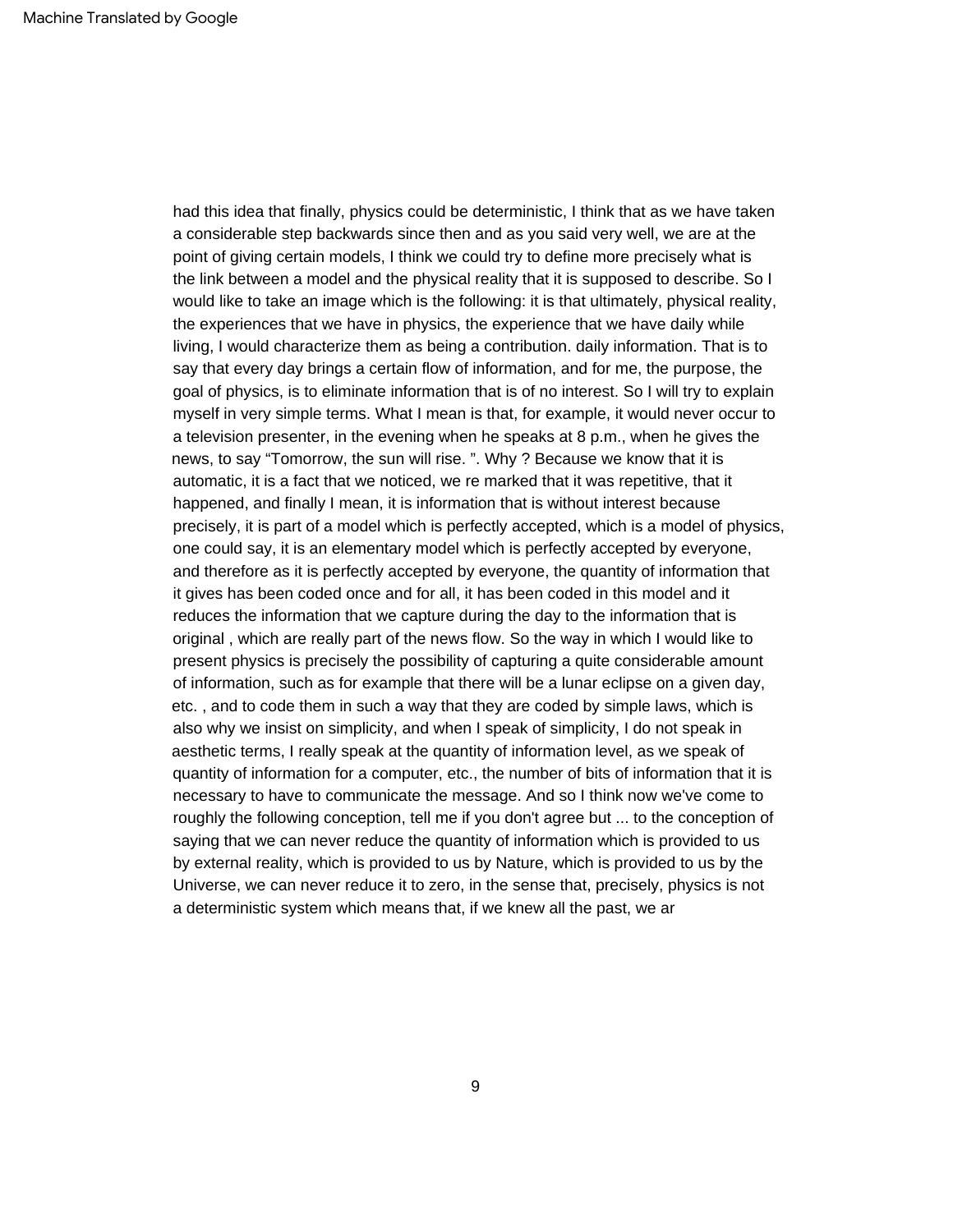would be trying to predict the future, but on the other hand, we manage to reduce this quantity of information, this new flow of information, to reduce it to a smaller and smaller quantity, and finally, this originality that the passage brings of time, it is of course due in part to quantum mechanics, it is partly due to the fact that we have indeterminism in quantum mechanics, but it is also due to the fact that the equations which govern even mechanics are - saying classical and deterministic are in general equations which are hyperbolic, and which do not allow us to really predict, in a precise way, what will happen.

Thibault Damour: This model, to make you feel what is new in quantum mechanics, this originality that time brings, it also makes you feel, even more violently, the fundamental incompatibility between quantum mechanics, of which not only the usual descriptions, but even the way of thinking about interpretation, needs a passing time, needs things which take place in a certain time, and the precisely fictitious and illusory nature of time, in theory of Einsteinian space-time, where space-time is given as a block, and where there is no now, where there is no present, there is not something that is past. So here, we can already see that at this conceptual level, there seems to be an incompatibility between quantum mechanics and general relativity, and all of this is further reinforced if we go back to what Planck had predicted a long time ago, c 'that is to say that if we combine purely, like a child combines legos, if we combine the little lego which is the constant of quantum mechanics with the little lego which is the constant of gravitation, we build a small fundamental length, 10ÿ33 cm, and here all of physics shows very clearly that if we managed to try to measure regions of space small enough to contain dimensions of the order of 10ÿ33 cm, then there , we could neither have general relativity, nor quantum theory, we cannot identify a point in space to better than 10ÿ33 cm, we must have something else.

Alain Connes: What that reminds me of, if you will, is that in fact, a problem that seems to me to be very interesting, is the somewhat preconceived idea that we have, that is, is an a priori, which is that the space, whatever it is, the model that we are going to make of it will always revolve around the theory of sets, that is to say ultimately, this idea that, a little bit by education finally, since this is how we are taught mathematics, a space is necessarily a set of points. So I think we're gonna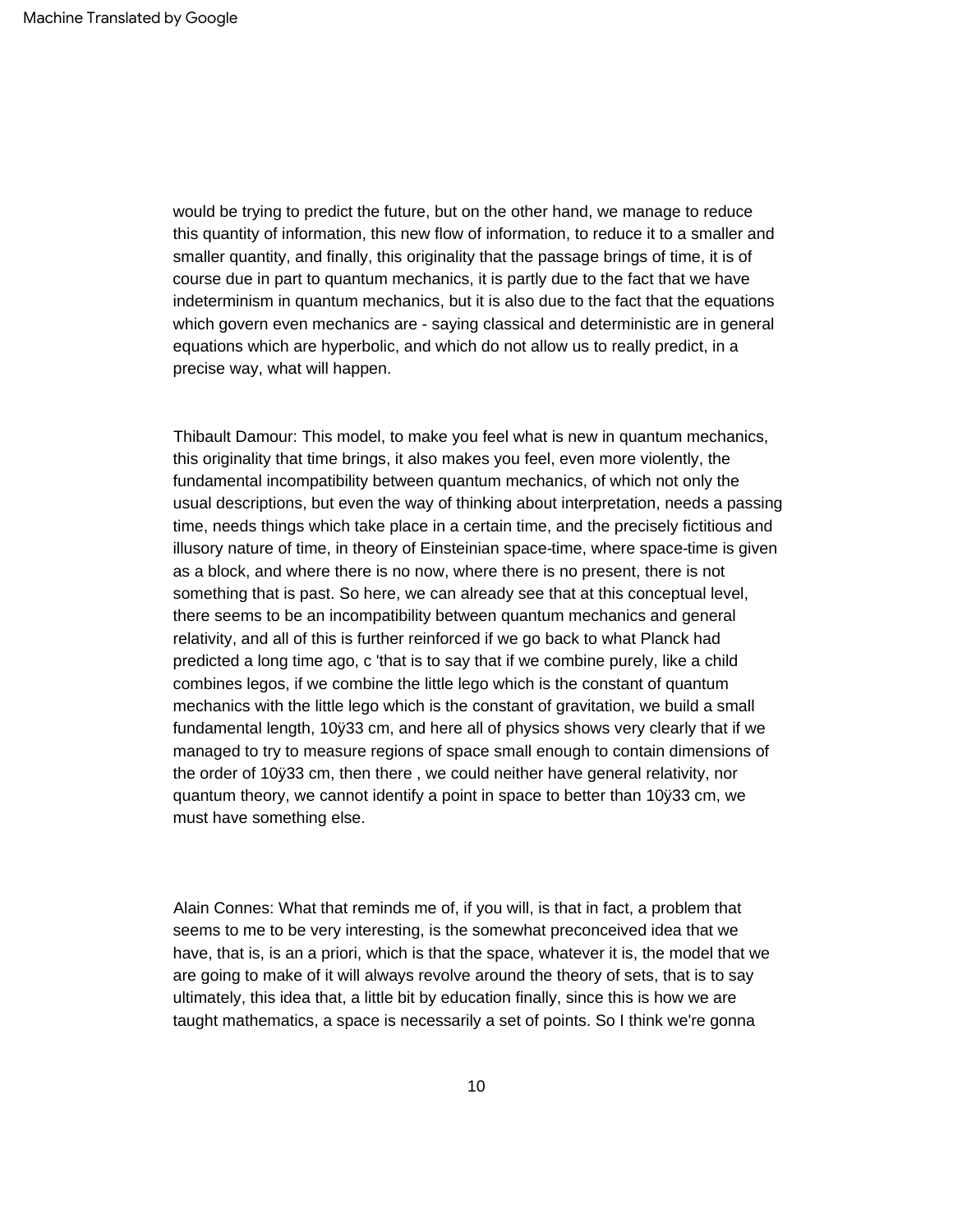try to think about it and let's say the question that we can decently ask ourselves, we can ask it on the one hand at a philosophical level: "is a point in space something good? defined ?". But one can on everything I believe to pose it at the level of the models, and I think that this is how I would prefer to approach the problem, not by trying to think about knowing if the space is formed of points or not, because basically that presupposes the existence of a well-defined notion of space outside of a model, but of a very real physical space. And on the other hand, I prefer to ask myself the question at the level of the models, therefore, and to know if we can manage to make interesting models, which are mathematical models, of space, and which no longer rely on l The idea that space is necessarily formed of points is necessarily a set. So I believe that if we want to try to understand this question, we have to start by analyzing, as the development of mathematics progresses, how we got there, with finally set theory, with Cantor, how we got there. trying to formalize everything in terms of sets. So I don't propose to throw the sets in the trash, of course, that's not my idea at all, but what I propose to do is to free the notion of space from its straitjacket. imposed, when it is imposed to be a whole. So what I would like to explain is first how this notion of sets, of set theory, has invaded mathematics to the point of preventing us from considering a space other than as a set, and then how in fact quantum physics liberated this notion, as far as classical mechanics is concerned.

So good, it's true that the notion of set, set theory has made it possible to formalize mathematics to such an extent that it even engendered the disease of formalism, I would say, that is to say to such a point that it ended up making believe that one could forget that mathematics had to do with a certain reality, to think that it was a game, like a little bit like an assembly game, therefore, c 'is what is called a formalism, which consisted of a certain number of propositions supposed to be true, which are called axioms, a certain number of grammatical rules, which are rules for assembling propositions, of a set of logical rules which make it possible to deduce from them other propositions, and what is therefore called formalism, is what leads to trying to deduce theorems only by a process which is practically automatic, in any case which is verifiable: we can know whether or not a demonstration is correct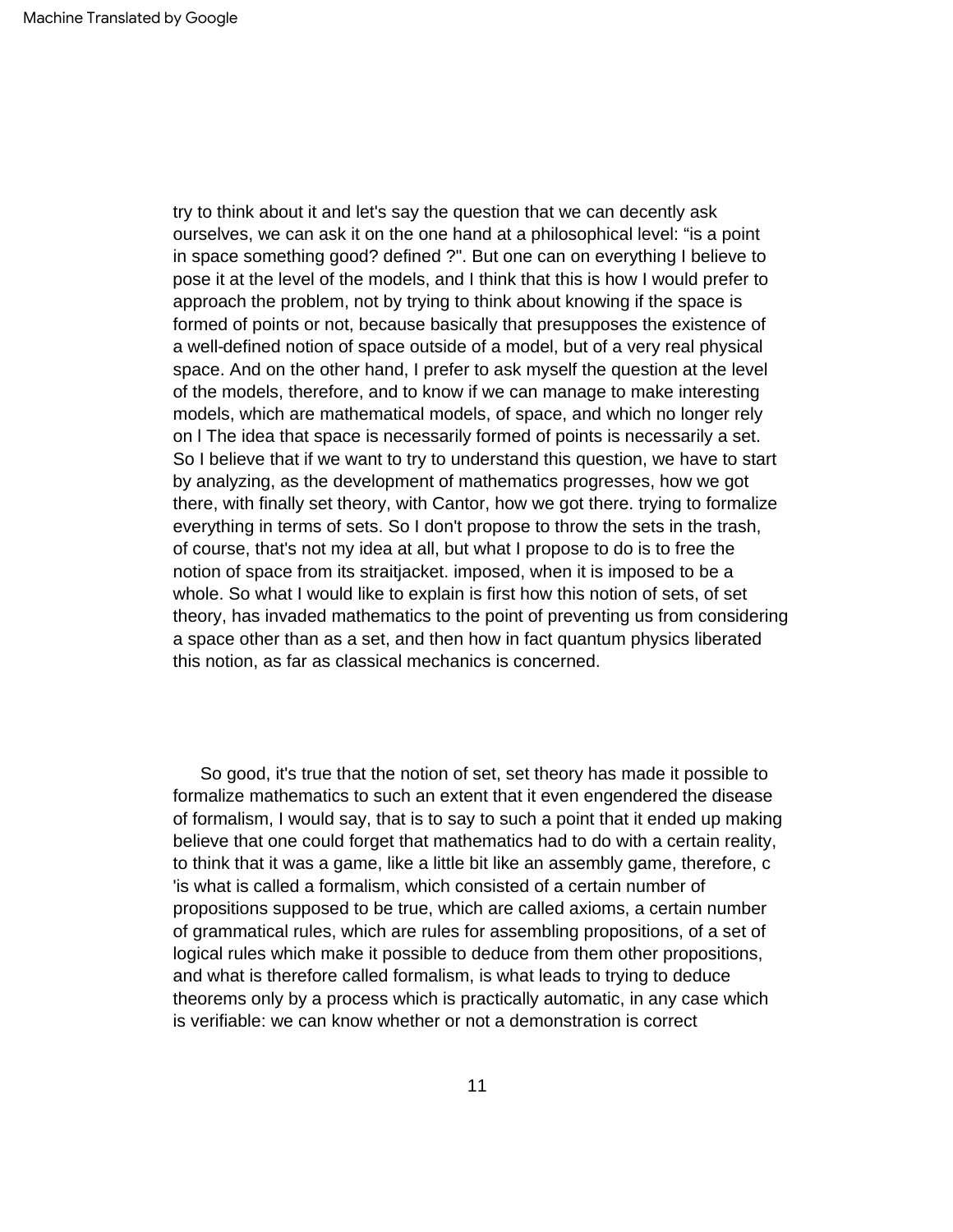it also contributed to making think in general the notion of space under this points in space, but these are just dumb parameters, they are Cartesian, that he succeeded in replacing the points by coordinates, by elementary particles, or general relativity, and to arrive at wouldn't matter. On the other hand, a space intervenes when algebraic, we realize that we are no longer limited by an intuition, in the usual sense, in the sense that it has no general implication in current themes, we cannot say that the subtleties it contains that the way in which space intervenes in the physical theory which is without economic, and it seems to me that when we reach that point, we surrender based on the concept of the whole. So it seems to me that there is a problem that even a set intuition of things and we manage to handle objects whose access is perhaps more difficult because it is more algebraic and which is a bit like the duality between Leibniz and Newton, which is the duality between algebra and geometry. So geometrically, we manage to have a is the exact role that the algebra of space, that is to say the algebra of functions, space does not intervene at all as far as we are interested in free particles. This is what I was saying earlier. There only intervenes coordinates on space plays, in physics, like the physics of or not. So set theory contributed to this in particular, and the pulse space and say, even, the fields are parameterized by simple visual intuition of things, and once we translate them algebraically, that's a little bit what Descartes did, when he took the coordinates has really important implications in current mathematics, we write the interactions, and it occurs when, finally, I believe form it. We cannot say that set theory is a theory like clues, we could give them any other name, that a certain number of coordinates, when we manage to make things more this algebra greater flexibility, greater freedom, to possibly meet the need that we feel, which is to have this side but it is true that all mathematics is formulated in these terms. So, if we now want to analyze a space, we realize that we can re-express the principle of locality of interactions in a more more abstract, but which allows us to go further, in the sense that it just allows us to go beyond an intuitive notion of the notion of space, which is most elaborate doubt, apart from general relativity, field theory, count much more easily than there is this duality which has always existed, is posed in a certain way, which consists in trying to understand which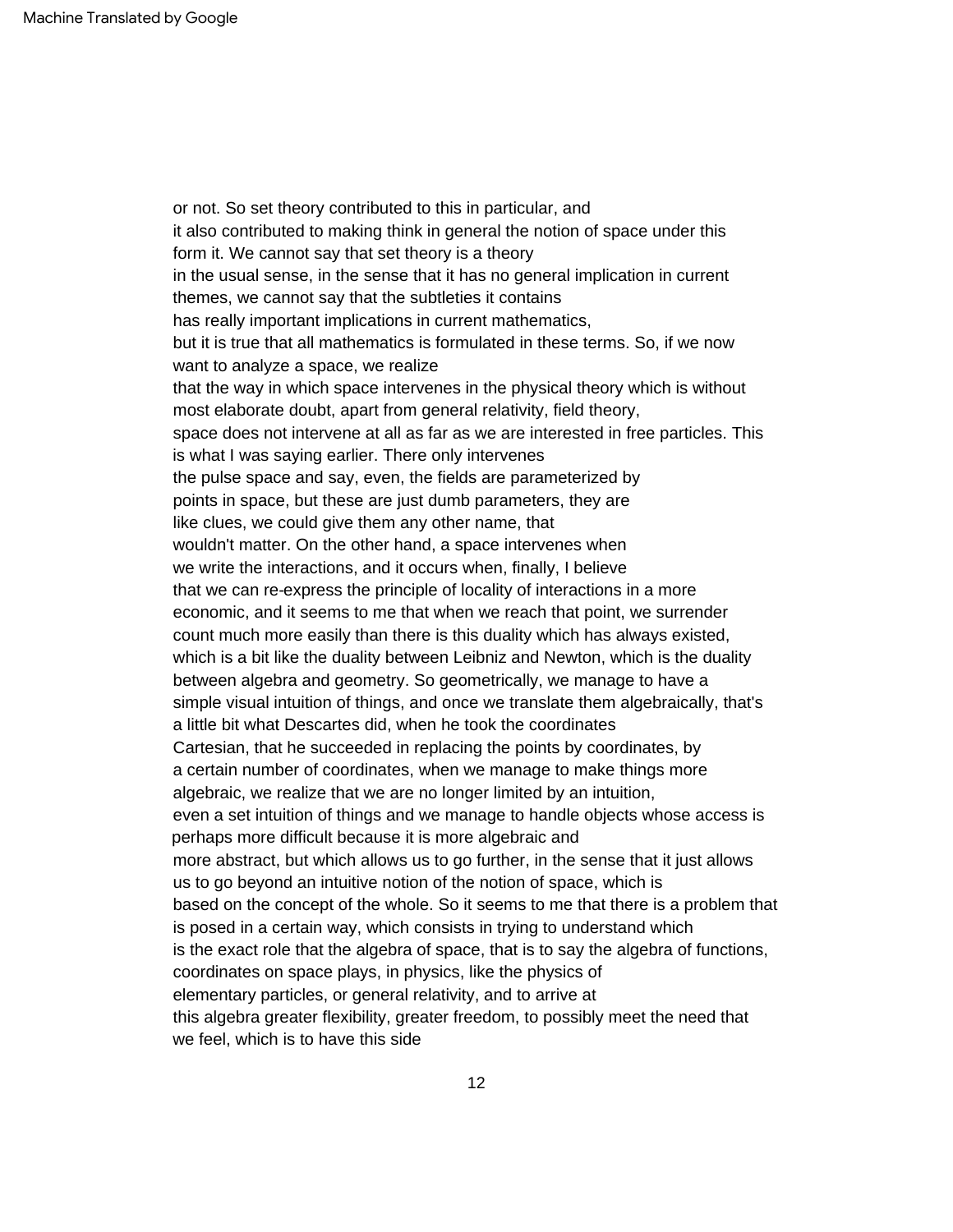a little blurry of the notion of point, when we place ourselves at the scale which will appear at the level of quantum gravity, which is the Planck scale. I think I can strongly defend the following idea, which is that finally, when people do, at Cern, the experimenters, do experiments on elementary particles, discover new particles, try to simplify their experimental data by creating models etc., what they give to mathematicians is a cryptogram, and a cryptogram that you have to be able to decipher, but to decipher it, I think it would be wrong to try at all costs to have a preconceived idea of what space time is, and to try to fit the data of this cryptogram with conventional data. And so the point of view that I would like to defend is that precisely we must give ourselves a certain freedom, both on what space is, and especially on what differential geometry is, therefore it is is why, in part, that I tried to develop this non-commutative differential geometry, to have more freedom to decipher the cryptogram that the experimenters give us. These models finally inform us about the structure of space, or space-time as we like, on a scale which is of the order of 10 millionth of a billionth of a centimeter.

So it's an incredibly small scale, and it's a scale that you have to realize that sight is useless. So our instruments of perception are no longer our visual organ, our instruments of perception are a model, and the dialogue between this model and experimentation. And we must realize that therefore our perception of space at this level is no longer done through images that we could show, we could of course show images of the accelerator where we see positrons or electrons moving in an electromagnetic field, that's not how to think, you just have to step back a little bit, and look at the model as it has been systematized, such as it was obtained by physicists, the current paradigm.

Thibault Damour: More generally, then, let's admit that physics has accumulated a terrifying, enormous amount of data, and that we are trying now, we have this cryptogram and we are trying to interpret it. Do you think that one day we will know the true nature of space? What is your philosophical position from the point of view of knowing what knowledge can be obtained from space?

Alain Connes: Absolutely. So, let's say that my philosophical point of view